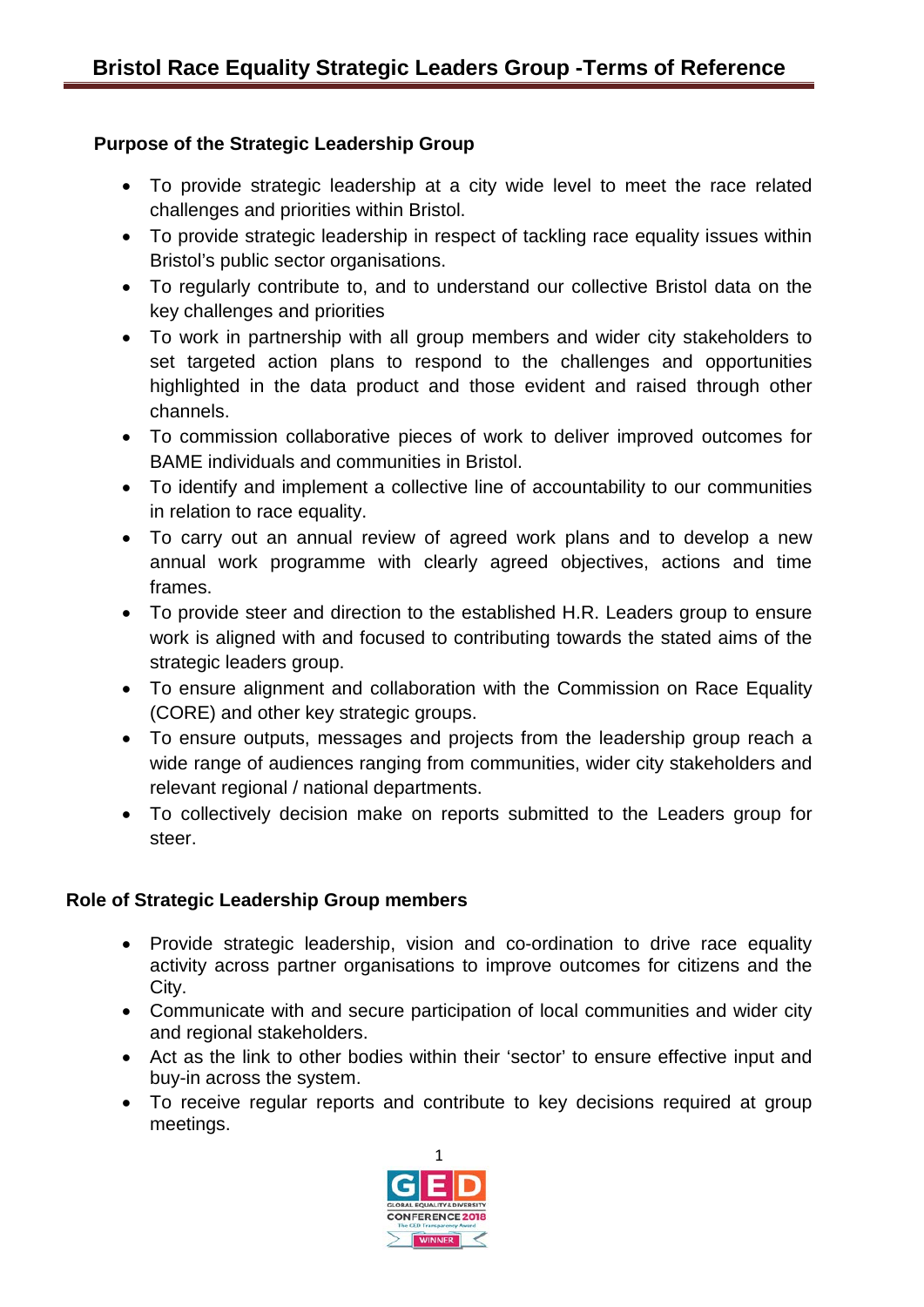- To submit relevant agenda items for consideration and discussion where appropriate.
- Ensure stated aims and objectives of the group are being met with outcomes delivered.
- To assist in levering in resource / support from wider stakeholders where necessary.
- To promote the work and raise the profile of the group internally, as well as on a local, regional and national level.
- To identify potentially suitable organisations to engage in the wider work of the group, such as iterations of the City wide race data product and annual report.
- Lead and/or participate in projects / work that the partnership agrees is necessary to tackle race inequality and align services.
- Drive culture change across the city and within their own organisations to tackle institutional discrimination.
- Report and be accountable for progress of tasks to the Leadership Group.
- To contribute to providing content from within their organisation for the group's Annual Report.

## **Outcomes**

All public sector agencies in Bristol are working collaboratively and effectively to reduce race related inequality across the City and within all organisations.

The Leadership Group will develop and publish an annual action plan with clear, achievable actions and outcomes. End of year progress will be reported with a refreshed action plan to be produced annually.

Outcomes will also be identified on an annual basis within the annual report for the Race Equality Strategic Leaders group.

Annual or bi-annual city wide data products and other associated projects to also be produced to monitor progress / challenges and opportunities.

A well engaged and attended city-wide H.R. Leaders group jointly working on tackling operational issues relating to race equality.

## **Membership**

Membership of the Leadership Group will be:

- Senior strategic level decision making leaders from key Public Sector bodies in Bristol
- At least one member from the Bristol Commission for Race Equality.
- Stand Against Racism & Inequality (SARI).

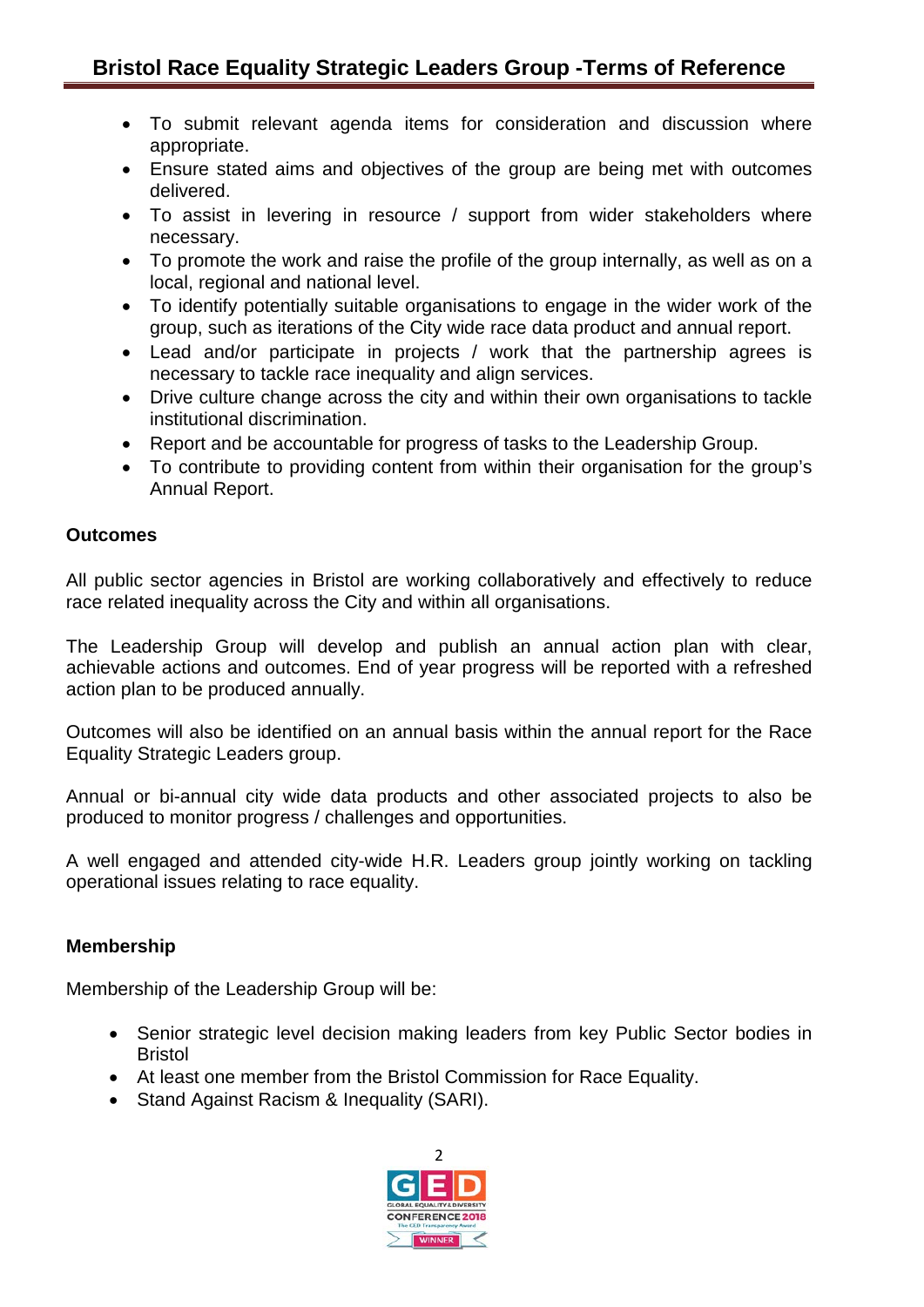• Invites to also be extended to Black South West Network (BSNW), Voluntary Sector (VOSCUR to receive invite on behalf of sector) and WECA.

There will be opportunity to extend this, as requested by the group to other sectors / organisations in the city.

### **Chair**

The Race Equality Leaders Group will be chaired by a public sector leader for the period of one year. A Vice Chair will be appointed to support the Chair (also for a period of one year) in delivering a lively and challenging agenda with the outcome of delivering measurable change.

The group will review the arrangements of Chair and Vice Chair on an annual basis and decision make each year as to whether a change is necessary and appropriate.

The Chair will have a mandate to make decisions on behalf of the Race Equality Strategic Leaders group should an urgent decision be required between meetings at a time where convening the group is not possible.

### **Frequency of Meetings**

Leadership Groups will be held 6 times per year on a bi-monthly basis

#### **Substitution for Meetings**

Where a group member is unable to attend a meeting a named substitution should be identified to ensure representation of the organisation.

## **Administration & project co-ordination**

The meetings of the group and all associated tasks and projects will be administered and co-ordinated by the group's dedicated resource (funded collaboratively by partners) in conjunction with the Chair, Vice Chair and group members.

#### **Decision making**

Each organisation attends the meeting independently and whilst agreed group decisions are sought, each individual member reserves the right to take any contentious decisions back in to their organisation for approval.